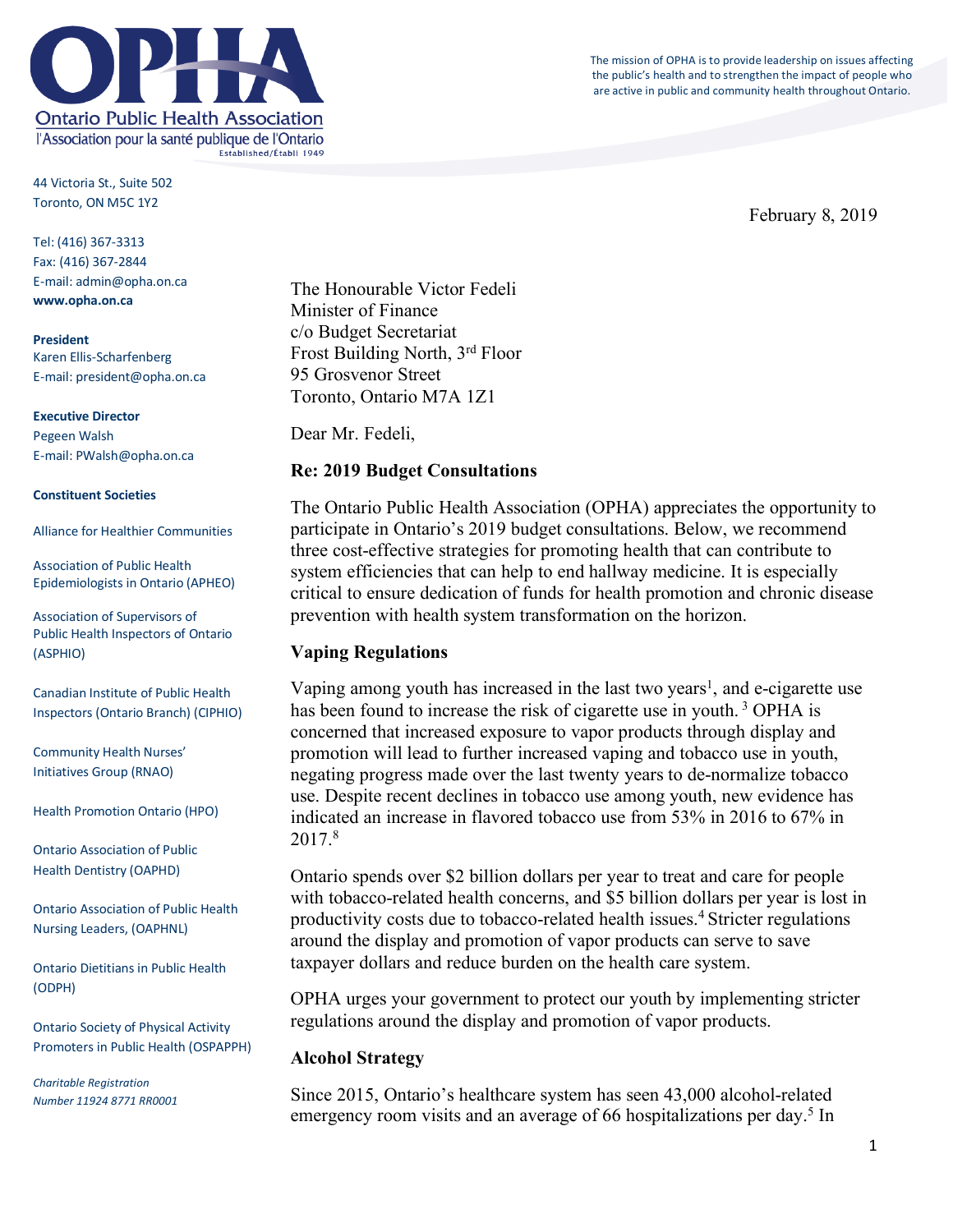2014, alcohol use cost Ontario \$1.5 and \$1.3 billion for alcohol-related healthcare and criminal justice, respectively.<sup>5</sup> Recent policy and regulatory changes to increase Ontarians' access to alcohol are unlikely to reverse these costly trends.

OPHA urges your government to adopt a provincial alcohol strategy to promote health, spare unnecessary healthcare costs associated with alcohol use, and demonstrate provincial leadership. Such a strategy should include public education, harm-reduction policy, enforcement of marketing guidelines, and improved monitoring of alcohol-related harms. With more retail outlets envisaged, this strategy should also include increased investment in inspection and enforcement.

# **Chronic Disease Prevention**

Chronic disease is the leading cause of death and disability in Ontario. Modifiable risk factors associated with chronic disease, such as tobacco use, alcohol use, poor diet and physical inactivity, cost Ontario almost \$90 billion in healthcare expenditures over nine years.<sup>6</sup> Obesity costs Ontario \$1.6 billion annually, and physical inactivity creates an economic burden of \$3.4 billion in Ontario.<sup>6</sup>

In a recent study led by Doug Manuel, researchers found that interventions such as Smoke Free Ontario, which focus on the prevention of chronic disease risk factors, have saved Ontario \$4.9 billion in healthcare costs. <sup>9</sup> Reducing the burden of chronic disease can help to keep Ontarians out of hospitals, thereby putting more money into Ontarians' pockets, decreasing hospital wait times and reducing hallway medicine.

OPHA urges your government to safeguard investments in health promotion strategies and the public health agency budgets which contribute to chronic disease prevention. We also encourage your government to consider investing in a comprehensive chronic disease prevention strategy, the urgency and importance of which have been highlighted by Ontario's Auditor General in 2017.

# **Conclusion**

With emerging health threats such as increased access to alcohol, increased rates of vaping and tobacco use, and growing chronic disease burden, there is an urgent need to invest in health promotion and chronic disease prevention to ensure opportunities for all to be healthy. OPHA would be pleased to discuss both short and medium term preventative initiatives that could support improved health outcomes, cost savings and ending hallway medicine.

Thank you for your consideration.

Submitted by Kristia Maatta, OPHA, on behalf of

P. Wash

Pegeen Walsh Executive Director, OPHA